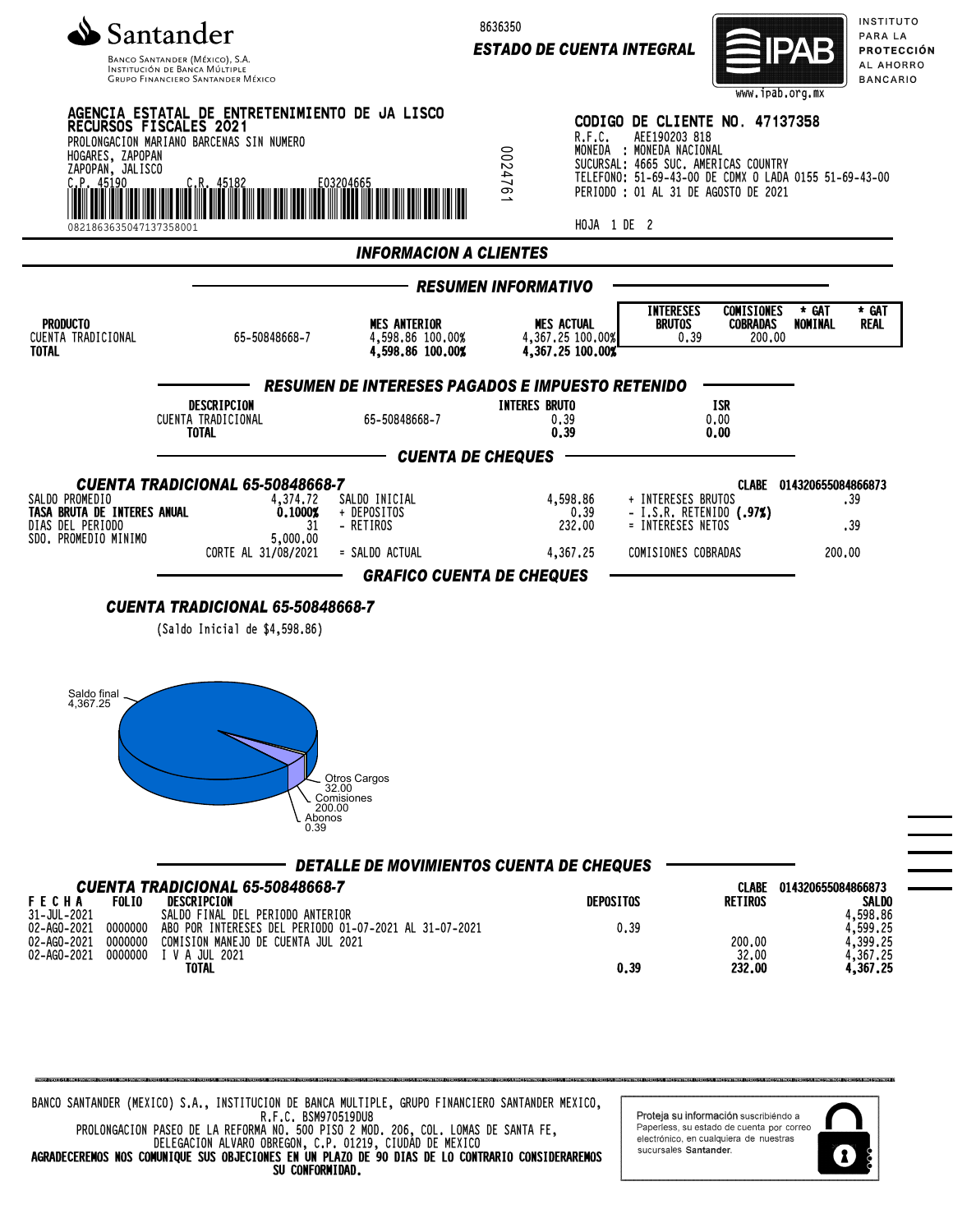

**INSTITUCIÓN DE BANCA MÚLTIPLE**<br>INSTITUCIÓN DE BANCA MÚLTIPLE<br>GRUPO FINANCIERO SANTANDER MÉXICO

8636350

### **ESTADO DE CUENTA INTEGRAL**

## UUID DEL TIMBRADO 14FB4D33-E070-49BB-BEB9-DC404DD28B8B **FOLIO INTERNO:** FECHA Y HORA DE EXPEDICION :<br>FECHA Y HORA DE CERTIFICACION : REGIMEN FISCAL DEL EMISOR : LUGAR DE EXPEDICION DEL COMPROBANTE : **UNIDAD DE MEDIDA :<br>METODO DE PAGO :** TIPO DE COMPROBANTE :

## **INFORMACION FISCAL ·**

#### NUM. DE CERTIFICADO DEL EMISOR 00001000000504535458

65508486687 2021-09-02T03:54:09 2021-09-02T03:54:08 601 - GENERAL DE LEY PERSONAS MORALES 01219 - CIUDAD DE MEXICO E48 - UNIDAD DE SERVICIO PUE - PAGO EN UNA SOLA EXHIBICION. **INGRESO** 



#### SELLO DIGITAL DEL EMISOR

fH/5097iWEGvI48zOcOFhoOszzdHNLtwCgyD4Vbt1etFMCVWyOPDOjgJMqSOX019JRe+urHOhsvpyOIzcJWQBYU6vuT/yPY7WnD2R2JoyrEeJpfVPEcWQfy+O1tvnbsGUu/wzupxxrtUuwo/o 41Vz88EXiKK+hconjqHqIOuLmNM+wk/RolzwtnzGAQBrNCqUaV3cKUz7WSkO5bcgpx9G+b+cAFDHThh3fK2XrWOFIuU7AENe1gZ8qw2AKoT4dG7xwPiS6P6v9A8feU+DdUzdkgIWHA+D10dBI<br>vctGM9wINE1Cn8+d6mXYhsNtdyKveK1DFIqTZbit4P4DmFgkzjiw==

#### SELLO DIGITAL DEL SAT

SSQB8g4XR1dOuZURHcgNEGZsf7sHz13QrXtnbRK7wtabxDAo+zZbF9o3Qt7A2/BP1fMQizFUDg2OS9/rKJm/I6aoOfDZzG7ATFzn5LBZyXSzejG6PWoGBjiAFrFUPsy92RBKX2Boqea1REg18<br>CGw7lgVtMsuv8hH9/6BO1X5uqXnSDcqAmMWaOdRzcpJEjN63h+OfqfaB4Bp51rOtykt1Jtxd8eKX gVj7pXtXL7UZoIusVFAuPsnunLzAFjYfpWECV5FZsrn+b93LucBQ==

#### CADENA ORIGINAL DEL COMPLEMENTO DE CERTIFICACION DEL SAT

ll1.1l14FB4D33-E070-49BB-BEB9-DC404DD28B8Bl2021-09-02T03:54:08lINT020124V62lfH/5Q97iWEGvI48zOcOFhoOszzdHNLtwCgyD4Vbt1etFMCVWy0PD0jgJMqS0XQ19JRe+u rHOhsvpyOIzcJWQBYU6vuT/yPY7WnD2R2JoyrEeJpfVPEcWQfy+O1tvnbsGUu/wzupxxrtUuwo/o41Vz88EXiKK+hconjaHqIOuLmNM+wk/RolzwtnzGAQBrNCqUaV3cKUz7WSk05bcgpx9G+<br>h+cAFDHThh3fK2XrWOFIuU7AENe1gZ8qw2AKoT4dG7xwPiS6P6v9A8feU+DdUzdkgIWHA+D10dB1 21132911

### ESTE DOCUMENTO ES UNA REPRESENTACIÓN IMPRESA DE UN CFDI

#### PAGO EN UNA SOLA EXHIBICION

SIGNIFICADO DE ABREVIATURAS UTILIZADAS EN EL ESTADO DE CUENTA:

| ABO=                                                 | ABONO (S)                                 | DEB=                | DEBITO                                         | NO=            | NUMERO                              |
|------------------------------------------------------|-------------------------------------------|---------------------|------------------------------------------------|----------------|-------------------------------------|
| ANUL=                                                | ANULACION                                 | DEP=                | DEPOSITO                                       | NOM=           | NOMINA                              |
| ANT=                                                 | ANTICIPO                                  | <b>DESEM=</b>       | DESEMPLEO                                      | ORD=           | <b>ORDEN</b>                        |
| ANTICIP=                                             | <b>ANTICIPADO</b>                         | DEV=                | DEVOLUCION (ES)                                | $P =$          | <b>POR</b>                          |
| ASEG=                                                | ASEGURAMIENTO                             | $\overline{DISP} =$ | DISPOSICION                                    | PAG=           | PAGARE (S)                          |
|                                                      | <b>AUTOMATICO</b>                         | DOMIC=              | DOMICILIACION                                  | PER=           | PERIODO                             |
| AUT=<br>AUTO=                                        | AUTOMOVIL, AUTOMOTRIZ                     | EFEC=               | <b>EFECTIVO</b>                                | <b>PGO=</b>    | <b>PAGO</b>                         |
|                                                      | NÚMERO DE CONTRATO DE FONDOS DE INVERSIÓN | ELEC=               | ELECTRONICO (A)                                | <b>PZ0=</b>    | <b>PLAZO</b>                        |
| BME=<br>Bont=<br>C=                                  | BONIFICACION                              | EQUIV=              | EQUIVALENTE                                    | REC=           | <b>RECIBO</b>                       |
|                                                      | <b>CON</b>                                | $ESQ=$              | ESQUEMA                                        | $REF=$         | REFERENCIA                          |
| C/U=<br>C.A.T.=<br>C.A.T.=<br>CAJ=<br>CANC=<br>CANC= | CADA UNO (A)                              | FACT=               | <b>FACTURACION</b>                             | <b>REN=</b>    | RENDIMIENTO                         |
|                                                      | COSTO ANUAL'TOTAL                         | FEC=                | Fecha                                          | $S =$          | <b>SOBRE</b>                        |
|                                                      | <b>COSTO EFECTIVO REMANENTE</b>           | FED=                | FEDERAL (ES)                                   | SBC=           | SALVO BUEN COBRO                    |
|                                                      | CAJERO (S)                                | $6.A.T. =$          | GANANCIA ANÚAL TOTAL                           | SDO=           | <b>SALDO</b>                        |
|                                                      | CANCELACIÓN                               | IMPTO=              | IMPUESTO (S)                                   | SEG=           | SEGURO (S)                          |
| CAP=<br>CDMX=                                        | <b>CAPITAL</b>                            | INI=                | INICIAL                                        | SER=           | SERVICIÒ                            |
|                                                      | CIUDAD DE MEXICO                          |                     | INT / INTS= INTERES (ES)                       | $SPEI =$       | SISTEMA DE PAGOS ELECTRONICOS       |
| CERTIF=                                              | <b>CERTIFICADO</b>                        | INTAL=              | INTERNACIONÁL                                  | SUC=           | <b>SUCURSAL</b>                     |
|                                                      | <b>CARGO</b>                              | INV=                | INVERSION                                      | $I =$          | <b>TASA</b>                         |
| CGO=<br>CGO=<br>CH=<br>COB=<br>CR=<br>CRED=<br>CRED= | CHEQUE (S, RA)                            | INVALID=            | <b>INVALIDEZ</b>                               | TARJ=          | TARJETA (S)                         |
|                                                      | <b>COBRO</b>                              | $LCI =$             | LINEA DE CREDITO INMEDIATA                     | TEF=           | TRANSFERÈNCIA ELECTRONICA DE FONDOS |
|                                                      | <b>COMISION</b>                           | LIQ=                | LIQUIDACION                                    | TPV=           | TERMINAL PUNTO DE VENTA             |
|                                                      | <b>CREDITO</b>                            | LOC=                | LINEA DE COBERTURA                             | <b>TRANSF=</b> | TRANSFERENCIA                       |
|                                                      | CREDITO                                   | $LPI =$             | LINEA DE PROTECCIÓN INMEDIATA<br>MORATORIO (S) | VTA=           | VENTA (S)<br>VENCIMIENTO            |
|                                                      |                                           | MORA=               |                                                | VTO=           |                                     |
|                                                      |                                           | <b>N. OP=</b>       | NUMERO DE ÒPÉRACIÓN (ES)                       |                |                                     |